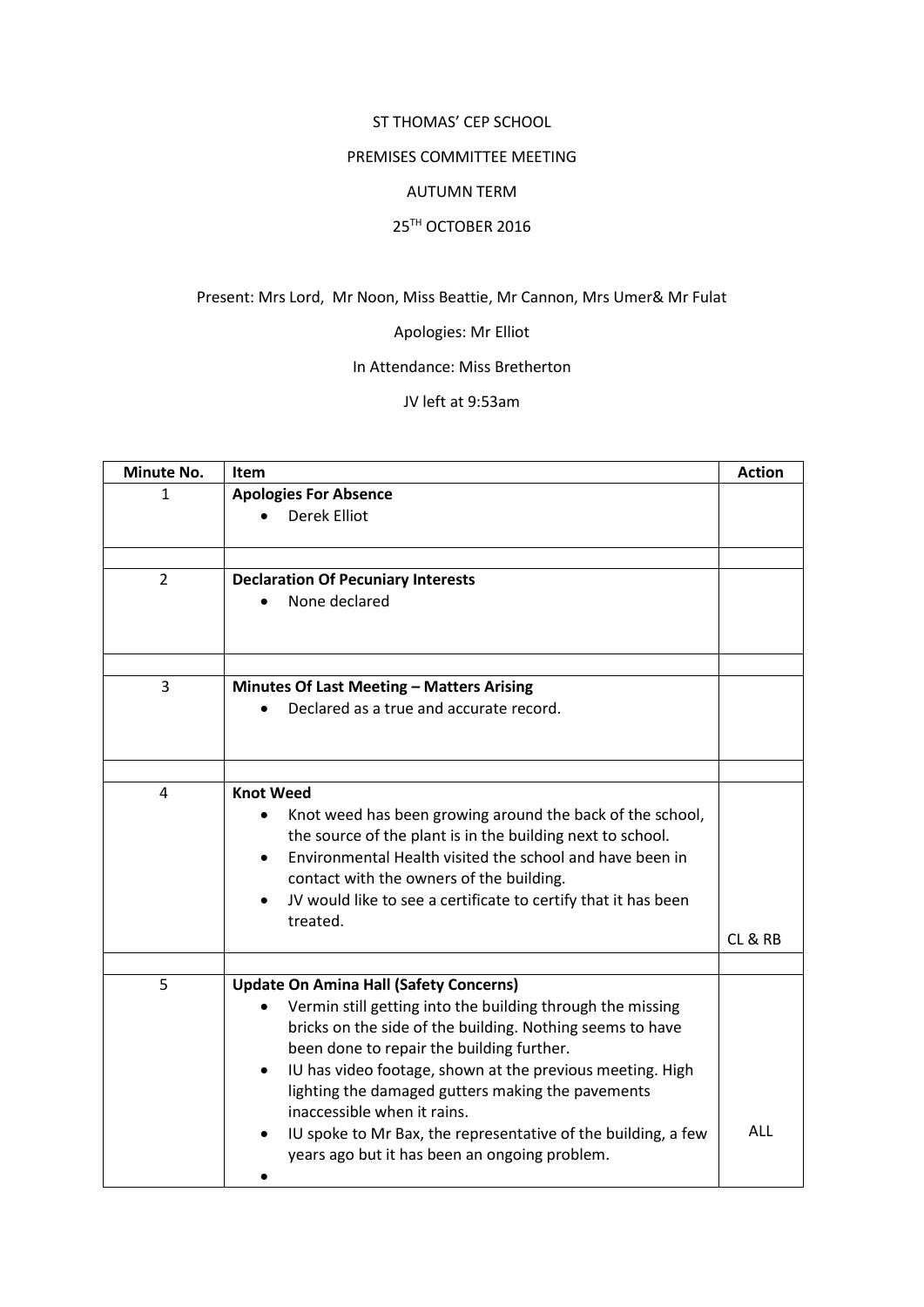|   | <b>Update On Trading Standards</b>                                                                                               | JV         |
|---|----------------------------------------------------------------------------------------------------------------------------------|------------|
|   | No update.                                                                                                                       |            |
|   |                                                                                                                                  |            |
|   |                                                                                                                                  |            |
|   |                                                                                                                                  |            |
| 6 | Health & Safety :- Parking, Healthy Travel To School Week                                                                        |            |
|   | LN - The school held a 'Healthy Travel To School Week', a                                                                        |            |
|   | programme hosted by Cheryl Sandford which encourages                                                                             |            |
|   | parents and children to walk to school. She held a whole                                                                         |            |
|   | school assembly and also a met with the School Council.                                                                          |            |
|   | All the children were given a passport and had to collect five<br>$\bullet$                                                      |            |
|   | stamps, one for each day. These have yet to be counted but                                                                       |            |
|   | the week proved a success with over three hundred children                                                                       |            |
|   | receiving five stamps.                                                                                                           |            |
|   | Cheryl is back tomorrow to monitor the parking outside                                                                           |            |
|   | school. The children have designed a poster with the parking                                                                     |            |
|   | law on the top it. It will be handed out to parents who are                                                                      |            |
|   | parking badly or illegally, or both!!                                                                                            |            |
|   | JV stated that an Officer from the council has been                                                                              |            |
|   | appointed to deal with school parking, Martin Eden. Staff at                                                                     |            |
|   | the school cannot go out everyday.                                                                                               |            |
|   | DS has been in contact with parking services and PCSOs                                                                           |            |
|   | many times, they do not visit the school and the parking                                                                         |            |
|   | issues are still ongoing.                                                                                                        |            |
|   | The walking bus is full and has a waiting list.<br>٠                                                                             | LN         |
|   | St Thomas' Walking Bus is run by paid staff. The walking bus<br>$\bullet$<br>when introduced should have been run by volunteers. |            |
|   | Revisit to look for volunteers.                                                                                                  |            |
|   | JV - Parking approved for parking in the alley across from                                                                       |            |
|   | the front of school. School cannot afford to buy the gates. JV                                                                   | JV & CL    |
|   | to get Groundwork to look into it. CL will give Jo a ring. JV to                                                                 |            |
|   | look into this give update for FGB meeting.                                                                                      |            |
|   |                                                                                                                                  |            |
|   |                                                                                                                                  |            |
| 7 | <b>Casserly Report</b>                                                                                                           |            |
|   | LN handed out a report to the committee detailing the costs                                                                      |            |
|   | and issues of the property to date.                                                                                              |            |
|   | Door frames - ongoing. The school is due a Capital Project to<br>٠                                                               |            |
|   | correct the issues left behind from the previous building                                                                        |            |
|   | work. CL emailed and telephoned Andy Baker but he has not                                                                        |            |
|   | got back to her, yet.                                                                                                            |            |
|   | The discrepancy with the level of the playground has now                                                                         |            |
|   | been resolved.                                                                                                                   |            |
|   |                                                                                                                                  |            |
| 8 | <b>Safeguarding Policy</b>                                                                                                       |            |
|   | LSCB have introduced a new safeguarding policy.                                                                                  |            |
|   | CL and VB have reviewed it and noted all the new elements                                                                        |            |
|   | to introduce into the schools policy.                                                                                            |            |
|   | The new and old versions of the schools child protection                                                                         |            |
|   | policy are now in the governors section on the school                                                                            | <b>ALL</b> |
|   | website. The committee was asked to log on and have a look                                                                       |            |